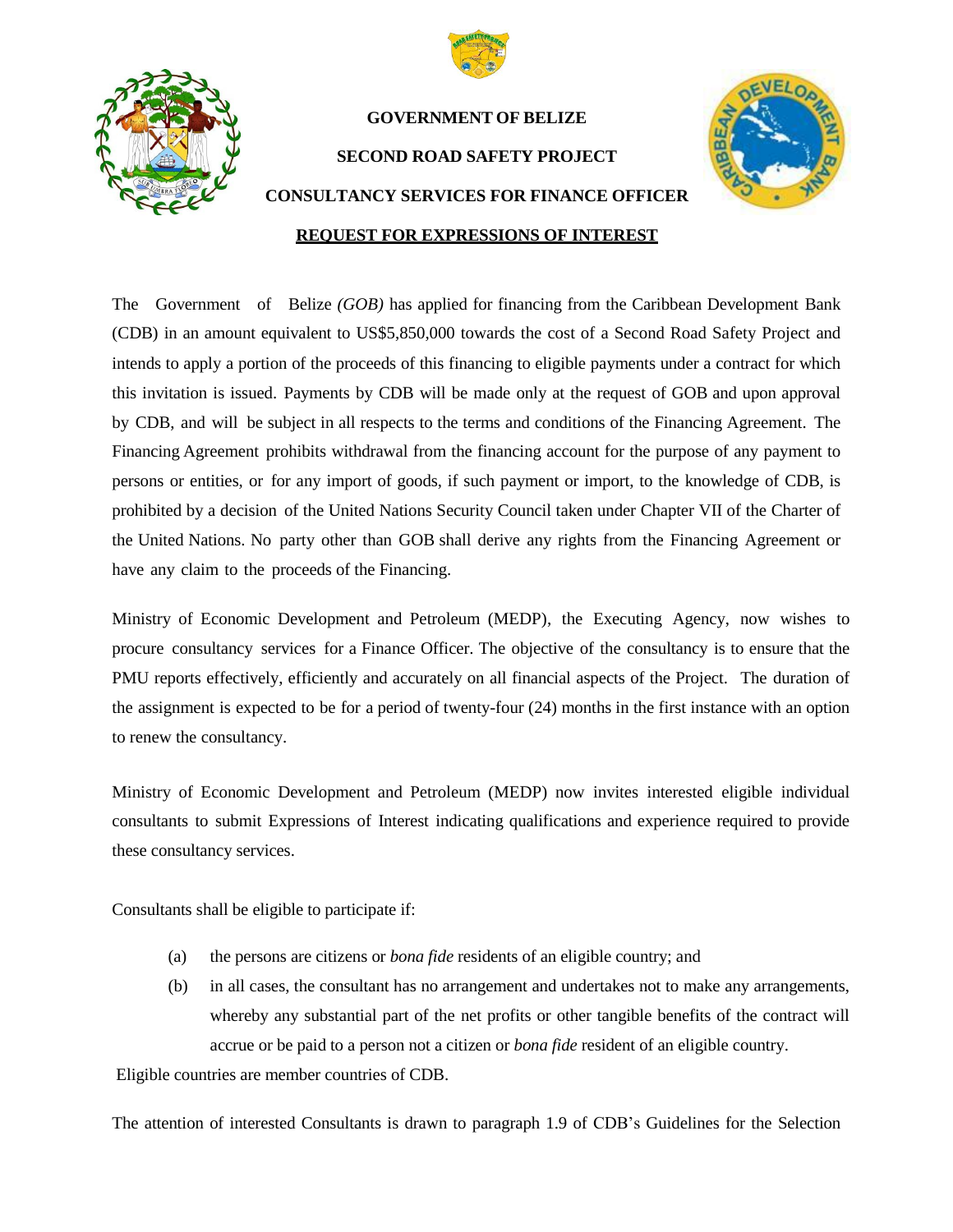and Engagement of Consultants (2011), setting forth CDB's policy on conflict of interest.

In the assessment of submissions, consideration will be given to qualifications and experience on similar assignments. All information must be submitted in English. Further information may be obtained from the first address below between 0900 and 1600 hours Monday to Friday.

Three hard copies of the Expressions of Interest must be received at the first address below no later than 1630 hours on Wednesday June 12, 2019 and an electronic copy must be sent simultaneously to CDB at the second address below. The sealed envelope containing each submission should include the name and address of the applicant and shall be clearly marked **"Expression of Interest – Consultancy Services for Finance Officer"**

Following the assessment of submissions, the most technically capable and appropriately experienced applicant will be invited to negotiate a contract to provide the consultancy services. GOB reserves the right to accept or reject late applications or to cancel the present invitation partially or in its entirety. It will not be bound to assign any reason for not engaging the services of any applicant and will not defray any costs incurred by any applicant in the preparation and submission of Expressions of Interest.

- 1. Chief Executive Officer 2. Procurement Ministry of Economic Development and Petroleum **(Economic Development)** Caribbean Development Bank P. O. Box 42 P.O. Box 408 Mountain View Blvd, Ground Floor, Unit Three Wildey, St. Michael William Tam Building **Barbados**, W. I. BB11000 Belmopan Fax: 246 426 7269 BELIZE, C.A. Tel: 246 431 1600 Tel: +501-822-3517/2526/2527 Emails: [yvonne.hyde@med.gov.bz](mailto:ceo@med.gov.bz) Email: [procurement@caribank.org](file:///E:/Second%20Road%20Safety%20Project/RSP%202%202019/CDB/SPNs/CDB%20Feedback/procurement@caribank.org) cc.: [pmu03cdbgobz@gmail.com](mailto:pmu03cdbgobz@gmail.com) cc.:[pmucdbgobz@gmail.com](mailto:pmucdbgobz@gmail.com) *Attn.: Second Road Safety Project Management Unit*
	-